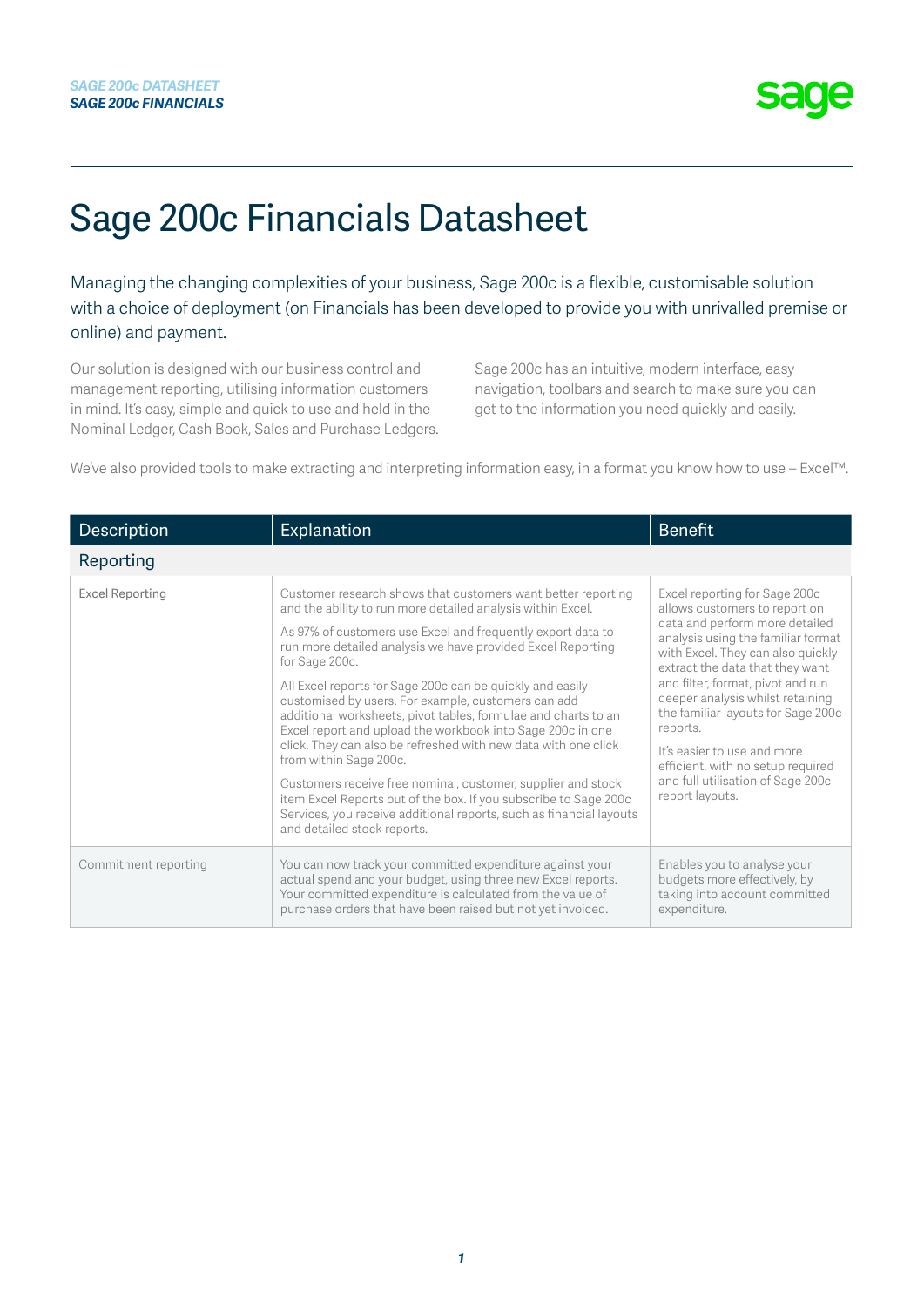| Description                           | Explanation                                                                                                                                                                                                                                                                                                                                                                                                                                                                                                                                                                                                   | Benefit                                                                                                                                                                                           |
|---------------------------------------|---------------------------------------------------------------------------------------------------------------------------------------------------------------------------------------------------------------------------------------------------------------------------------------------------------------------------------------------------------------------------------------------------------------------------------------------------------------------------------------------------------------------------------------------------------------------------------------------------------------|---------------------------------------------------------------------------------------------------------------------------------------------------------------------------------------------------|
| <b>Nominal Ledger</b>                 |                                                                                                                                                                                                                                                                                                                                                                                                                                                                                                                                                                                                               |                                                                                                                                                                                                   |
| Fixed Assets Register                 | Our customer research shows that over 40% of customers have a<br>requirement to handle fixed assets within Sage 200c so we have<br>introduced a simple fixed asset register as part of the nominal<br>ledger.<br>Customers can create/amend/view/delete/import an asset<br>record and post to the nominal ledger accordingly. They can<br>choose to depreciate using either straight line or reducing<br>balance methods, or write off fully if required.<br>Customers can also view fixed assets via a dedicated workspace<br>as well as report via Fixed Assets Detail and Fixed Asset<br>Valuation reports | Enables customers to effectively<br>record assets and manage<br>depreciation within Sage 200c.                                                                                                    |
| Imports: Nominal                      | Imports available to enable the import of cost centres and<br>departments. Users will be prompted as to whether the import<br>should overwrite existing departments or not - default will be<br>to overwrite. In addition, the import nominal budget routine has<br>been enhanced to allow users to import up to 5 years' budgets<br>(current plus 4). This feature supports the import of annual and<br>profiles budgets.                                                                                                                                                                                    | Removes some of the limitations<br>of the nominal account import<br>routines by enhancing the type<br>of data that can be imported.                                                               |
| Flexible nominal account<br>structure | A flexible nominal code structure, including departments and<br>cost centres. The structure can be created code by code, or<br>by using an automated creation routine, to create a range of<br>nominal codes, cost centres and departments.                                                                                                                                                                                                                                                                                                                                                                   | Allows greater analysis for<br>all management reports and<br>enquiries. The enquiries can<br>also use a hierarchical structure,<br>giving combined views for all<br>cost centres and departments. |
| Budget control                        | Track and control budgets. Annual budgets can be assigned, and<br>custom budget profiles created, so you can calculate monthly<br>budgets by percentage.                                                                                                                                                                                                                                                                                                                                                                                                                                                      | Quickly create monthly budget<br>profiles, based on expected<br>quiet and busy trading months.<br>For example, you load the sales<br>budget for each quarter end with<br>a big push at year end.  |
| Report category budgets               | These are budgets that you can set against your report<br>categories. You can use them to check that you've set you<br>nominal account budgets up correctly. This is useful if you have<br>a budget amount that covers more than one nominal account.<br>Here you choose a report category, set a budget and allocate the<br>nominal account budgets to this overall figure.                                                                                                                                                                                                                                  | This helps you to check that<br>you've allocated your budget<br>correctly.                                                                                                                        |
| Budget reporting                      | Budget reporting has been enhanced and improved:<br>Business managers can track the budget for the whole<br>organisation, using the new Budget Overview excel report.<br>Budget holders can see their budgets in real time using the My<br>Budget Overview workspace.<br>Managers and finance officers can report on and distribute<br>budgets by cost centre and department using the new Budget<br>Statement Breakdown reports.                                                                                                                                                                             | Reporting has been improved<br>to help you keep track of your<br>budgets.                                                                                                                         |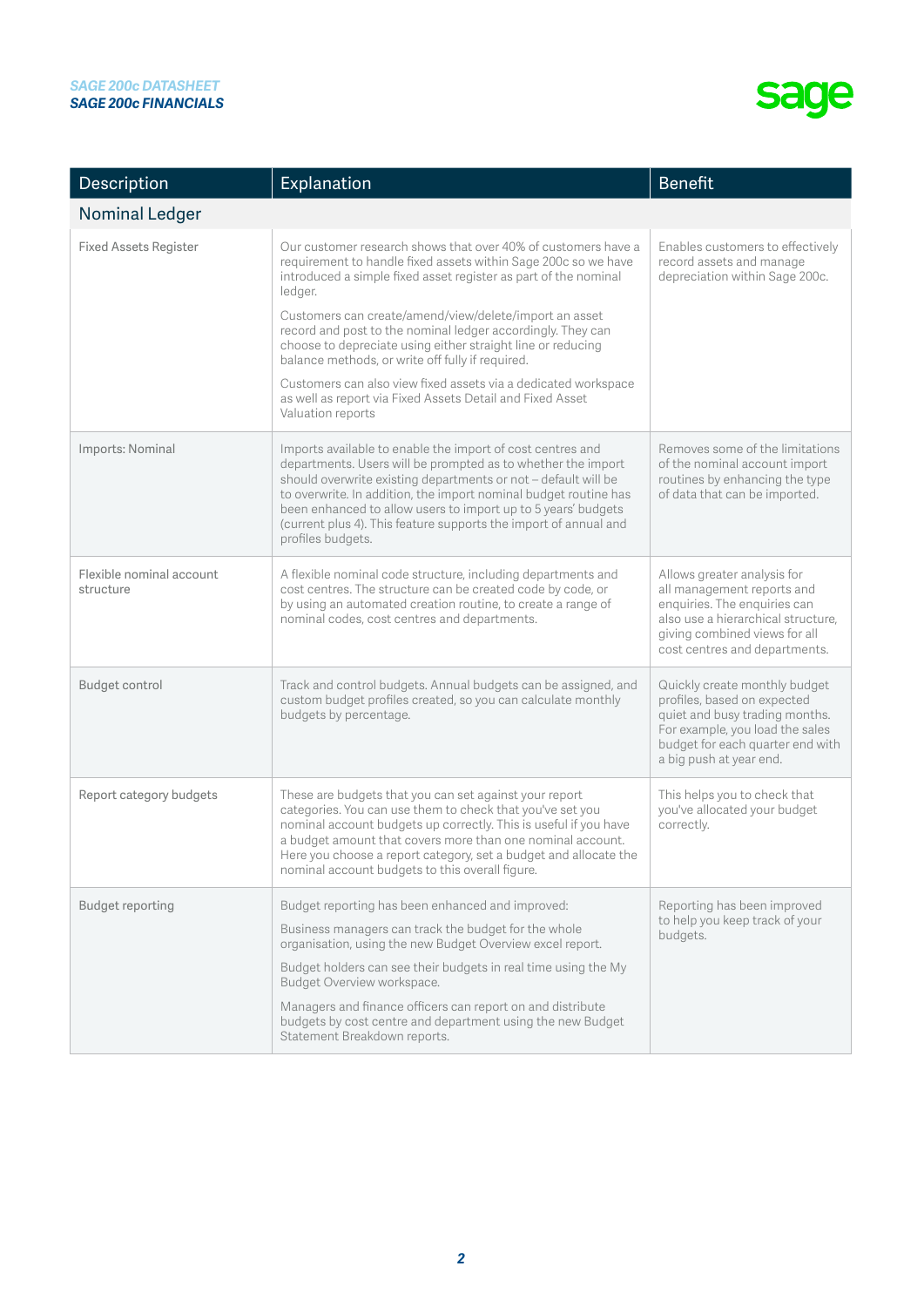| Description                                                              | Explanation                                                                                                                                                                                                                                                                                                                                         | <b>Benefit</b>                                                                                                                                                                                                                                                                                                                                                                                                                                                           |
|--------------------------------------------------------------------------|-----------------------------------------------------------------------------------------------------------------------------------------------------------------------------------------------------------------------------------------------------------------------------------------------------------------------------------------------------|--------------------------------------------------------------------------------------------------------------------------------------------------------------------------------------------------------------------------------------------------------------------------------------------------------------------------------------------------------------------------------------------------------------------------------------------------------------------------|
| Nominal Ledger continued                                                 |                                                                                                                                                                                                                                                                                                                                                     |                                                                                                                                                                                                                                                                                                                                                                                                                                                                          |
| Group accounts                                                           | Create custom group accounts to summarise the balance of<br>many nominal accounts. These group accounts can be reported<br>upon.                                                                                                                                                                                                                    | Retain a greater degree of<br>granularity by maintaining<br>multiple nominal accounts<br>for similar business activities.<br>However, you can easily<br>view balances across these<br>accounts for a quick, clear<br>view. For example, you have<br>different nominal codes for<br>business expenses for different<br>departments, but group them<br>together for reporting purposes.<br>Financial reports can be<br>produced for individual or group<br>configurations. |
| Batch journal entry and<br>templates                                     | Enter a batch of journals and if required, place transactions on<br>hold for authorisation, before finally committing them to the<br>Nominal Ledger. In addition, you can create templates to easily<br>apportion fixed amounts or percentages across Nominal Ledger<br>accounts - for example, to spread electricity bills across cost<br>centres. | Higher degree of control and<br>increases efficiency by saving<br>valuable time.                                                                                                                                                                                                                                                                                                                                                                                         |
| Support for open or closed<br>period accounting with up to<br>20 periods | Periods can be open, closed and re-opened as required; the<br>following years period structure can also be set up in advance.<br>Tight controls can be provided through a user access table and<br>full auditability.                                                                                                                               | You can use up to 12 open<br>periods.<br>Alternatively you have the option<br>of adopting a more flexible<br>model by utilising analysis (with<br>up to 20 periods in each financial<br>year) or you can use closed<br>period accounting.                                                                                                                                                                                                                                |
| Graphical analysis and<br>presentation of nominal data                   | Bar charts and line graphs can be used to show balances and<br>budget previously for current and up to 5 years previously. You<br>can also attach graphs or other files to nominal accounts.                                                                                                                                                        | Quickly see how actuals<br>compare with budgets.                                                                                                                                                                                                                                                                                                                                                                                                                         |
| Nominal Ledger: drill-down                                               | You can view the transaction debits in the form of a Profit and<br>Loss and Balance Sheet as well as summarised Nominal Codes/<br>Cost Centres and departments. From there you can view all your<br>nominal accounts and all related transactions.                                                                                                  | From a top-level view of your<br>overall numbers, drill down to<br>the detail in a few clicks. The<br>nominal enquiries can also use<br>a hierarchal structure, giving<br>combined views for all cost<br>centres and departments.<br>For example, from an overall<br>overheads figure, drill down to<br>see where the major expenses<br>are being incurred.                                                                                                              |
| Online VAT return submission                                             | HMRC legislation dictates that from the 1st April 2010, all<br>companies with a turnover of more than £100,000 will have to<br>submit their VAT Returns electronically. This feature provides<br>a link to the HMRC Government Gateway, allowing you to<br>electronically submit and pay your VAT Return online.                                    | Ensures that you comply with<br>legislation changes and makes<br>it quicker and easier for you to<br>submit your VAT Return.                                                                                                                                                                                                                                                                                                                                             |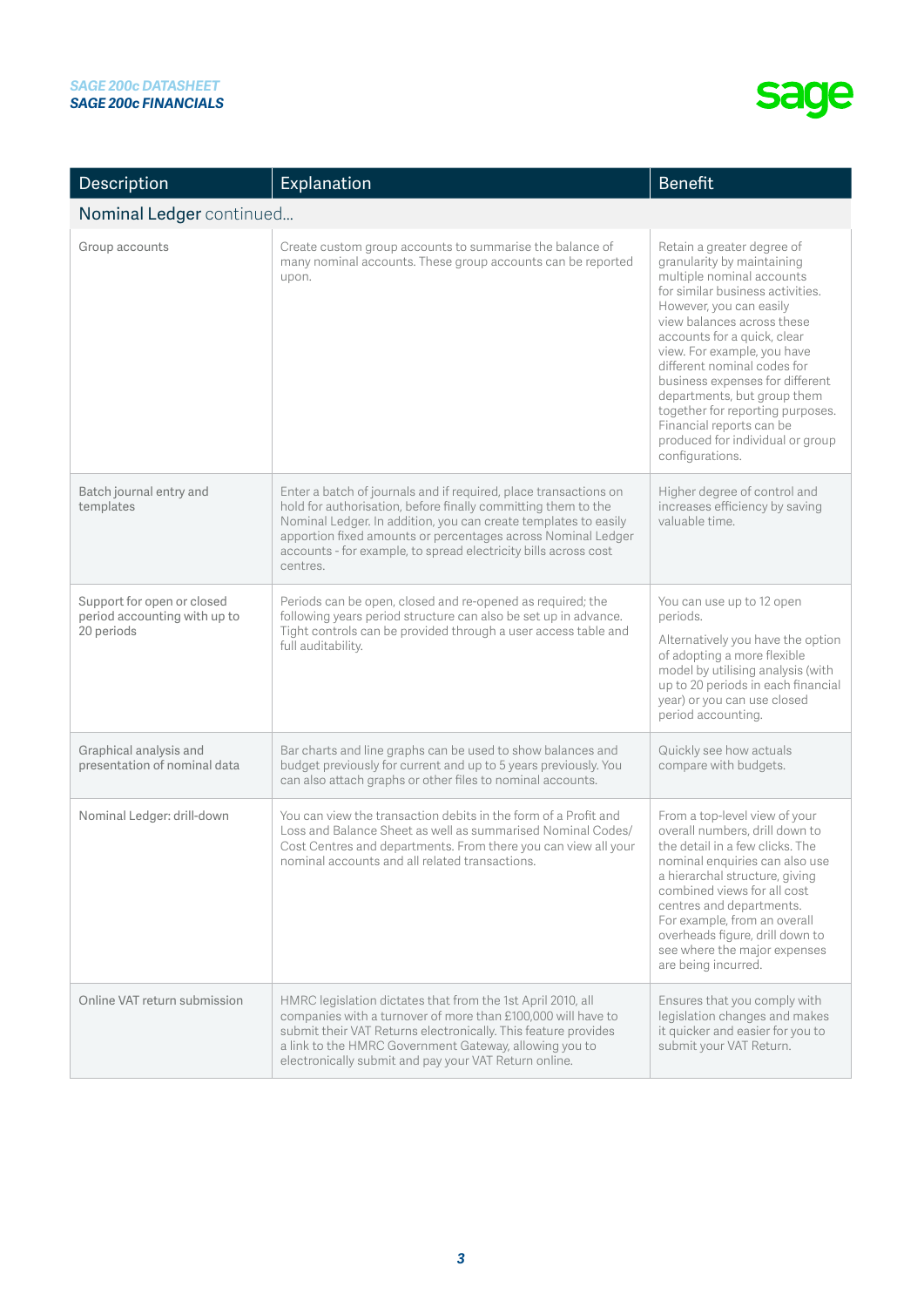| Description                                                           | Explanation                                                                                                                                                                                                                                                                                                                                                                                                                                                                                                                                                                                                                                                                                                                                                                                                                                                                                | <b>Benefit</b>                                                                                                                                                                                                                                                                                                                                                                                                                                                                   |
|-----------------------------------------------------------------------|--------------------------------------------------------------------------------------------------------------------------------------------------------------------------------------------------------------------------------------------------------------------------------------------------------------------------------------------------------------------------------------------------------------------------------------------------------------------------------------------------------------------------------------------------------------------------------------------------------------------------------------------------------------------------------------------------------------------------------------------------------------------------------------------------------------------------------------------------------------------------------------------|----------------------------------------------------------------------------------------------------------------------------------------------------------------------------------------------------------------------------------------------------------------------------------------------------------------------------------------------------------------------------------------------------------------------------------------------------------------------------------|
| Nominal Ledger continued                                              |                                                                                                                                                                                                                                                                                                                                                                                                                                                                                                                                                                                                                                                                                                                                                                                                                                                                                            |                                                                                                                                                                                                                                                                                                                                                                                                                                                                                  |
| Automate pre-payment and<br>accruals                                  | Prepayments allow you to account for items that are paid in<br>advance, (for example insurance). Accruals can be configured<br>and automated to account for those items you pay in arrears<br>such as electricity bills.                                                                                                                                                                                                                                                                                                                                                                                                                                                                                                                                                                                                                                                                   | Improves efficiency by allowing<br>you to process transactions<br>quickly. Also allows you to<br>account for quarterly or annual<br>costs appropriately over the<br>period to which they relate.                                                                                                                                                                                                                                                                                 |
| Flexible profit and loss and<br>balance sheet design and<br>reporting | You can have multiple Profit and Loss and Balance Sheet layouts,<br>as well as the ability to import categories used in financial<br>reports. Compare actuals against budget or prior year/prior<br>period, utilising cost centre and departmental breakdown.                                                                                                                                                                                                                                                                                                                                                                                                                                                                                                                                                                                                                              | See the performance of<br>individual areas of your business.<br>Produce different formats of<br>Profit and Loss and Balance<br>Sheet for different people in your<br>business.                                                                                                                                                                                                                                                                                                   |
| Consolidation                                                         | Merge nominal ledger data from two or more separate<br>companies for financial reporting. This can also be run for<br>different companies using different currencies.                                                                                                                                                                                                                                                                                                                                                                                                                                                                                                                                                                                                                                                                                                                      | Financial statements can<br>easily be produced for growing<br>companies. If subsidiary<br>companies operate in a different<br>base currency to the head office,<br>business-wide accounts can still<br>be consolidated.                                                                                                                                                                                                                                                          |
| Transactional analysis                                                | Transactions can be associated with an analysis code.                                                                                                                                                                                                                                                                                                                                                                                                                                                                                                                                                                                                                                                                                                                                                                                                                                      | Enables you to report across<br>nominal codes, cost centres and<br>departments. For example, a<br>newspaper company produces<br>fortnightly free newspapers and<br>would like to track the profit/<br>costs associated with each run.<br>Rather than creating a separate<br>cost centre and department<br>for each fortnightly edition,<br>they can use a transactional<br>edition analysis code for each<br>transaction and therefore quickly<br>gain the reports they require. |
| Foreign currency handling                                             | For each nominal ledger transaction, the value in base currency<br>is stored along with the currency and exchange rate of the<br>originating document (for example a sales invoice raised in<br>Euros). You can store foreign currency exchange rates as spot<br>rates, period rates or a combination of both.                                                                                                                                                                                                                                                                                                                                                                                                                                                                                                                                                                             | Management reports reflect the<br>value of transactions in base<br>currency and in the exchange<br>rate applicable at the time of<br>posting.                                                                                                                                                                                                                                                                                                                                    |
| Simple cash flow report                                               | Following customer feedback we have introduced the ability to<br>produce a simple cash flow forecast report that allows customers<br>to enter budget values for nominal accounts for up to five future<br>years, as well as design their own financial statement layouts,<br>based on this budget data.<br>The cash flow report allows a customer to:<br>• Report on Sage 200c budget data to the end of next<br>financial year<br>• Report on Sage 200c data combined with external data for up<br>to five years (this year and next year budget from Sage 200c<br>and remainder from spread sheet)<br>• Report using external spread sheet values only.<br>For each accounting period the report will show information<br>for Cash in Hand, Value for each income heading, Total cash<br>receipts, Value for each expenditure heading, Total cash paid<br>out and Closing cash position. | Enables customers to quickly<br>and easily obtain an accurate<br>view of the financial state of the<br>organisation based on actuals<br>and budgets for up to five years.<br>Produce financial statements<br>in familiar formats that aid<br>business planning and funding<br>applications. Enhanced import<br>routines to allow the import of<br>budgets using the profiles, and<br>to import multiple future years<br>budgets.                                                 |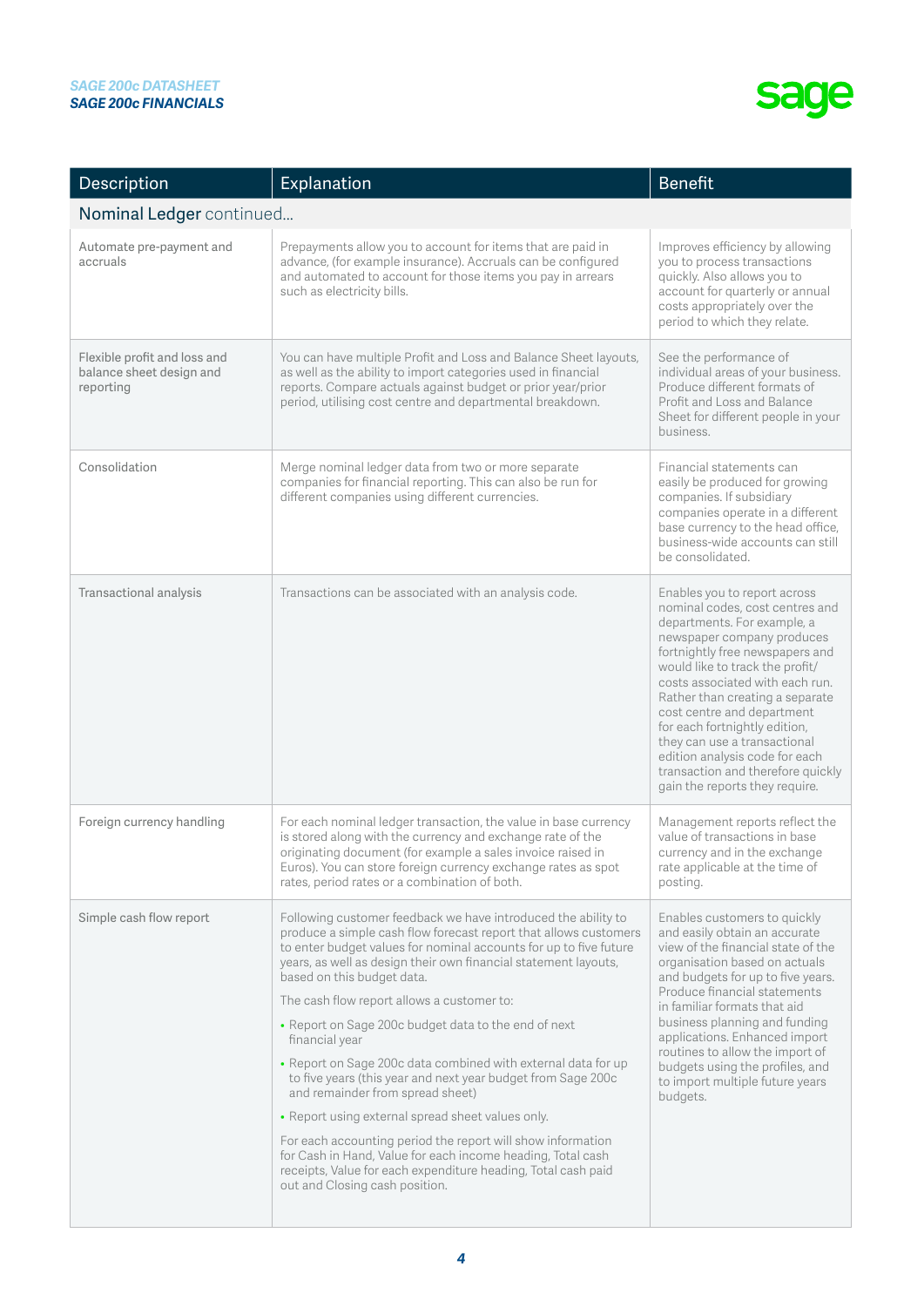| Description              | Explanation                                                                                                                                                                                                                                                                                                                                       | <b>Benefit</b>                                                                                                                                                                                                  |
|--------------------------|---------------------------------------------------------------------------------------------------------------------------------------------------------------------------------------------------------------------------------------------------------------------------------------------------------------------------------------------------|-----------------------------------------------------------------------------------------------------------------------------------------------------------------------------------------------------------------|
| Nominal Ledger continued |                                                                                                                                                                                                                                                                                                                                                   |                                                                                                                                                                                                                 |
| Analysis codes           | Analysis codes allow you to add information unique to your<br>business to your accounts for more in depth reporting.                                                                                                                                                                                                                              | Analysis codes have always<br>been available to add to your<br>customers, suppliers, stock<br>items, sales and purchase<br>orders. You can now set them up<br>and add them to your nominal<br>accounts as well. |
| Error corrections        | You can now make corrections to customer and supplier<br>transactions from a single screen. Correcting and reversing<br>transactions has been combined into a single option on the<br>menu. Change all the information on a transaction including the<br>date, nominal account and amount. Correct foreign currency<br>invoices and credit notes. | Enables you to easily correct<br>common errors.                                                                                                                                                                 |

| Description                              | Explanation                                                                                                                                                                                                                                                                                                                                                                                                                                                                                                                                                                                                                                                                                                                                                                                                                                                                                                                                          | <b>Benefit</b>                                                                                                                                                                                                                                                                                                                                                                                                                                                         |
|------------------------------------------|------------------------------------------------------------------------------------------------------------------------------------------------------------------------------------------------------------------------------------------------------------------------------------------------------------------------------------------------------------------------------------------------------------------------------------------------------------------------------------------------------------------------------------------------------------------------------------------------------------------------------------------------------------------------------------------------------------------------------------------------------------------------------------------------------------------------------------------------------------------------------------------------------------------------------------------------------|------------------------------------------------------------------------------------------------------------------------------------------------------------------------------------------------------------------------------------------------------------------------------------------------------------------------------------------------------------------------------------------------------------------------------------------------------------------------|
| <b>Cash Book</b>                         |                                                                                                                                                                                                                                                                                                                                                                                                                                                                                                                                                                                                                                                                                                                                                                                                                                                                                                                                                      |                                                                                                                                                                                                                                                                                                                                                                                                                                                                        |
| Short term cash flow projection          | Customers can produce a short term cash projection within<br>Sage 200c similar to the cash projection within Sage 50. Short<br>term cash projection allowing the forecast of the amount of cash<br>available in the bank accounts after outstanding transactions<br>have been paid.<br>The short term cash flow projection forecast is built on cash<br>book data and is generated using a date range with predefined<br>options of next 7 or 14 days, next month, next 2 or 3 months<br>together with the ability to manually define the date range. The<br>forecast can be based on a single bank account, a range of bank<br>accounts or all bank accounts. The system uses the current book<br>balance (as at) of the selected account(s) in base currency to<br>produce an opening balance for the forecast. The forecast is then<br>constructed based upon regular payments, forecasted payments,<br>regular receipts and forecasted receipts. | Allows customers to quickly<br>and easily manage cash flow<br>by understanding the short<br>term financial position instantly<br>by easily seeing who owes<br>money and identify outstanding<br>expenses.<br>Allows customers to immediately<br>see the impact of an unexpected<br>expense or a delay in the<br>processing of an unexpected<br>receipt. Ensures consistency as<br>customers moving from Sage<br>50 now have a familiar cash flow<br>projection screen. |
| Process foreign currency<br>transactions | Receipts and payments for your suppliers and customers can be<br>entered through either the cash book or the sales and purchase<br>ledgers in different currencies, utilising period or spot rates.                                                                                                                                                                                                                                                                                                                                                                                                                                                                                                                                                                                                                                                                                                                                                  | The receipt/payment screens<br>are simple to use, with foreign<br>currency-related options only<br>appearing if a customer/supplier<br>operates in a different currency.                                                                                                                                                                                                                                                                                               |
| E-Banking facility                       | Allows supplier payments to be made through your banking<br>software.                                                                                                                                                                                                                                                                                                                                                                                                                                                                                                                                                                                                                                                                                                                                                                                                                                                                                | Allows for transactional<br>information requests to be<br>downloaded from the bank and<br>reconciled when required.                                                                                                                                                                                                                                                                                                                                                    |
| Bank reconciliation                      | When you receive a bank statement, use this to reconcile it with<br>the details of payments and receipts stored in the cash book<br>account records.<br>You can reconcile from a paper statement, or use bank feeds or<br>e-Banking to reconcile transactions that you have downloaded<br>from your bank.                                                                                                                                                                                                                                                                                                                                                                                                                                                                                                                                                                                                                                            | Allows you to reconcile bank<br>statements with details of<br>payments and receipts entered.<br>Discrepancies can be recorded,<br>along with other transactions<br>such as bank and interest<br>charges.                                                                                                                                                                                                                                                               |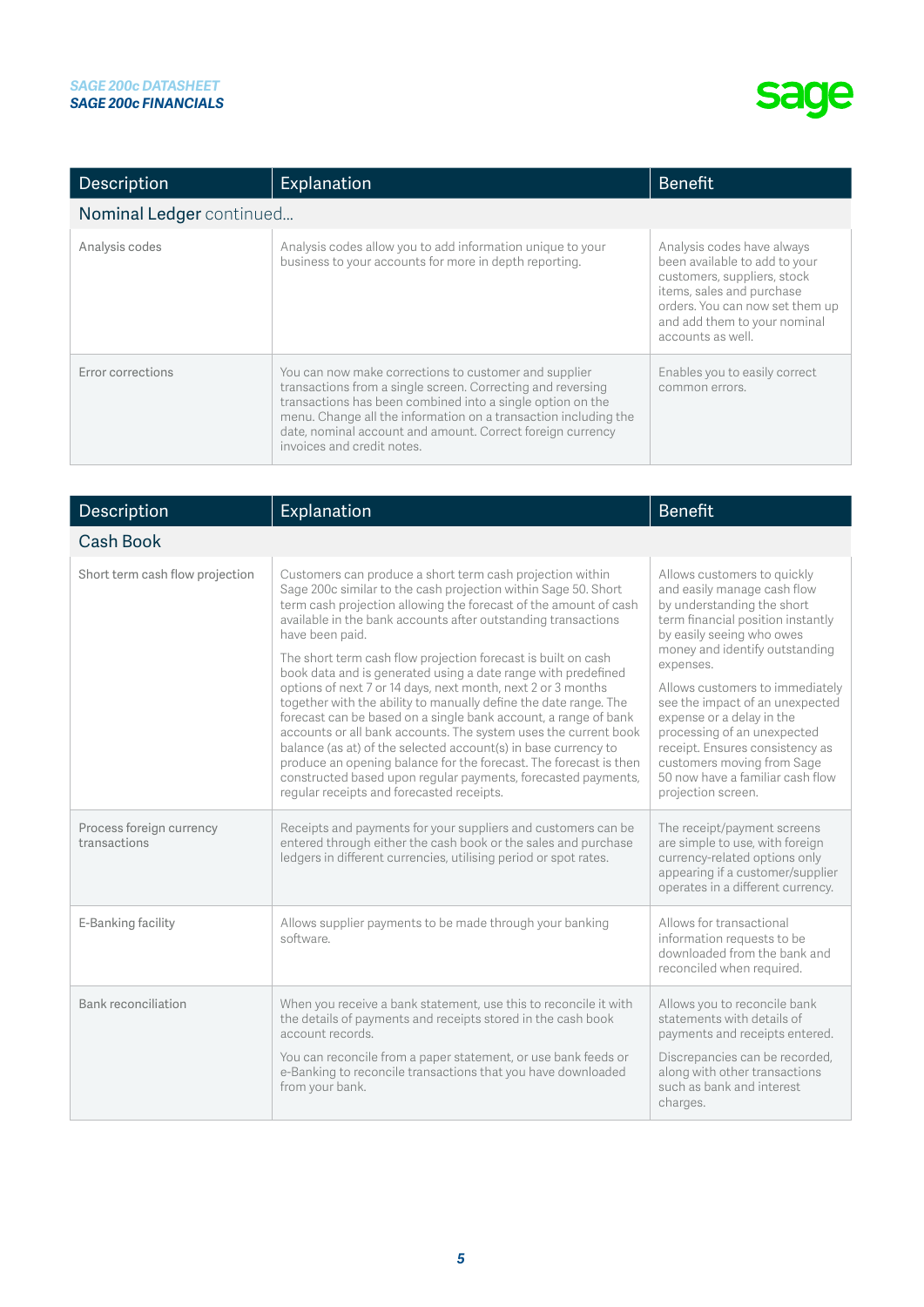| Description                                         | Explanation                                                                                                                                                                         | <b>Benefit</b>                                                                                                                                                                                                          |
|-----------------------------------------------------|-------------------------------------------------------------------------------------------------------------------------------------------------------------------------------------|-------------------------------------------------------------------------------------------------------------------------------------------------------------------------------------------------------------------------|
| Cash Book continued                                 |                                                                                                                                                                                     |                                                                                                                                                                                                                         |
| <b>Bank feeds</b>                                   | You can use our secure bank feeds service to download<br>transactions from an online bank account, and then reconcile<br>your downloaded bank transactions with those in Sage 200c. | This reduces the time that you<br>spend reconciling your bank<br>transactions, and ensures your<br>accounts are up to date and<br>accurate.                                                                             |
| Automate standing orders and<br>direct debits       | Arrangements can be made to automate transactions on a<br>monthly, quarterly or user defined basis.                                                                                 | You can instantly view all<br>standing orders and direct<br>debits, with details of the day<br>they are paid, frequency, number<br>of payments made, number still<br>to pay etc.                                        |
| Graphical analysis and<br>presentation of bank data | Bar charts and line graphs can be used to show balances. You<br>can also attach graphs or other files to bank accounts.                                                             | Quickly view the liquidity of all<br>your accounts.                                                                                                                                                                     |
| Inter account transfers                             | Move money from one bank account to another. Transfers<br>can be made between banks of the same currency or different<br>currencies.                                                | Inter-account transfers help you<br>minimise overdraft interest and<br>maximise interest earned on<br>surplus funds. Sage 200c can<br>help reflect this as well as saving<br>time and eliminating the risk of<br>error. |
| Grouped transactions in Cash<br><b>Book</b>         | Allows you to drill down from the paying in slip to the individual<br>postings.                                                                                                     | The individual postings that<br>make up a grouped transaction<br>can be clearly and easily viewed.                                                                                                                      |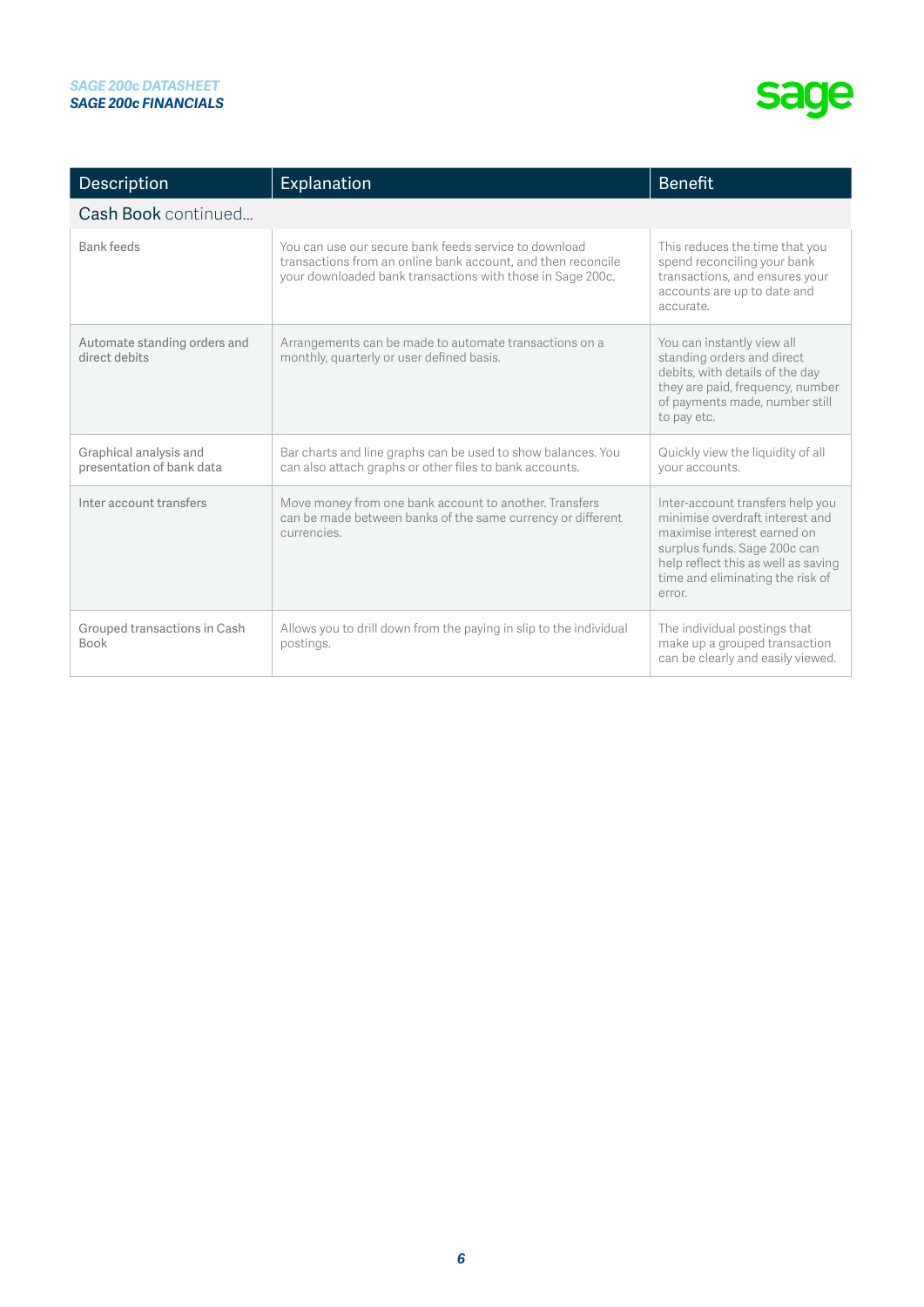| Description                                                       | Explanation                                                                                                                                                                                                                                                                                                           | <b>Benefit</b>                                                                                                                                                                                                               |
|-------------------------------------------------------------------|-----------------------------------------------------------------------------------------------------------------------------------------------------------------------------------------------------------------------------------------------------------------------------------------------------------------------|------------------------------------------------------------------------------------------------------------------------------------------------------------------------------------------------------------------------------|
| Purchase Ledger                                                   |                                                                                                                                                                                                                                                                                                                       |                                                                                                                                                                                                                              |
| Rapid purchase invoice entry                                      | You can now enter purchase invoices on a single screen using a<br>grid entry form. We've also added function keys so invoice entry<br>can be totally driven from the keyboard for even faster data entry.                                                                                                             | You can enter purchase invoices<br>more quickly.                                                                                                                                                                             |
| Improved imports: import email<br>and website address             | The existing import routines have been extended to allow the<br>import of email address and website address for preferred<br>contact for customer/supplier accounts                                                                                                                                                   | Removes some of the limitations<br>of the customer\supplier<br>account import routines by<br>enhancing the type of data that<br>can be imported.                                                                             |
| Summary pages                                                     | All summary pages are highly visual and interactive. For example,<br>customers can zoom-in to focus on specific areas of a chart<br>and drill into chart segments. These enable customers to see<br>performance of each of these areas at a glance.                                                                   | Quickly view the liquidity of all<br>your accounts.                                                                                                                                                                          |
| User defined analysis codes                                       | Each of your suppliers can be categorised using up to<br>20 analysis codes.                                                                                                                                                                                                                                           | Detailed analysis can be<br>produced using the user defined<br>analysis codes. The codes can<br>be linked to the purchase ledger<br>and a list of valid values provided<br>to ensure accuracy of the data<br>captured.       |
|                                                                   |                                                                                                                                                                                                                                                                                                                       | Detailed reports are produced<br>from the purchase ledger<br>using a number of analysis<br>(codes for example, region,<br>sales representative, industry<br>type, customer rating, account<br>manager, partner etc.)         |
| Trading periods                                                   | The purchase ledger can utilise trading periods which can match<br>the accounting period structure or have your own date range<br>structure.                                                                                                                                                                          | Provides flexibility as the<br>purchase ledger can be<br>configured to match the<br>accounting period structure or to<br>support a different structure (for<br>example daily, weekly, fortnightly,<br>monthly or a mixture.) |
| Graphical analysis and<br>presentation of purchase ledger<br>data | Bar charts and line graphs can be used to show turnover and<br>aged balances. You can also attach graphs or other files to<br>supplier accounts.                                                                                                                                                                      | Quickly see how figures compare<br>with previous years.                                                                                                                                                                      |
| Transaction 'drill down' facility                                 | Analyse supplier transaction details including nominal payment<br>and tax analysis as well as any transactions under query (for<br>example details of invoice items, payments made and notes<br>recorded).                                                                                                            | Saves you valuable time as<br>you can drill to see transaction<br>details from one screen.                                                                                                                                   |
| Account and transactional drill<br>around facility                | View the status and details of any invoice or purchase order<br>from with the supplier record or transaction enquiry. This flexible<br>option supports drill down to individual line detail including<br>receipt and invoice status. It also provides the option to re-print a<br>document such as an invoice or GRN. | Improved flexibility and<br>efficiency.                                                                                                                                                                                      |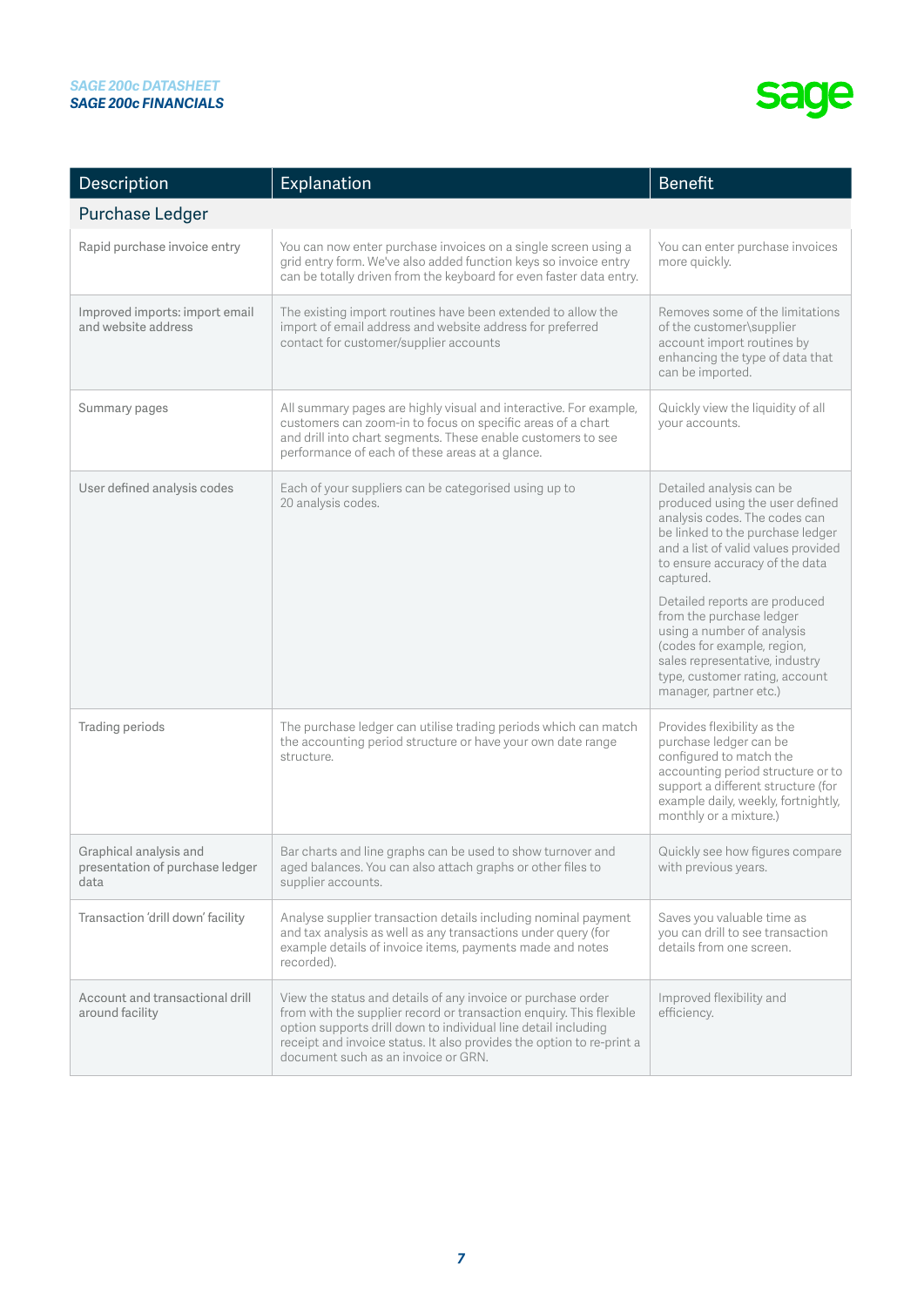| Description                  | Explanation                                                                                                                                                                                                                                                                                                                                       | <b>Benefit</b>                                                                                                                                                                                                                                                                                                                                                                                                                                                                                                                                                                                              |
|------------------------------|---------------------------------------------------------------------------------------------------------------------------------------------------------------------------------------------------------------------------------------------------------------------------------------------------------------------------------------------------|-------------------------------------------------------------------------------------------------------------------------------------------------------------------------------------------------------------------------------------------------------------------------------------------------------------------------------------------------------------------------------------------------------------------------------------------------------------------------------------------------------------------------------------------------------------------------------------------------------------|
| Purchase Ledger continued    |                                                                                                                                                                                                                                                                                                                                                   |                                                                                                                                                                                                                                                                                                                                                                                                                                                                                                                                                                                                             |
| Authorisation                | Purchase invoices, if above a user defined level, can be flagged<br>prior to payments.                                                                                                                                                                                                                                                            | Enables greater cost control.                                                                                                                                                                                                                                                                                                                                                                                                                                                                                                                                                                               |
| Batch data entry             | Full batch control allows the amendment, addition to, or<br>deletion of batched transactions, before committing them to the<br>purchase ledger.                                                                                                                                                                                                   | Keeps the system running<br>quickly, as large batches of<br>transactions can be kept as<br>pending until you choose to<br>commit them to the ledger.                                                                                                                                                                                                                                                                                                                                                                                                                                                        |
| Advanced currency handling   | The Purchase Ledger will maintain turnover details of an account<br>in both the operating currency of the supplier (utilising period<br>and spot rates) and the base currency equivalent. Transactions<br>raised in an operating currency can be revalued. A full audit of all<br>currency loss or gains is available via a drill-down or report. | You can see the difference in<br>aged credit due to exchange rate<br>fluctuations and choose whether<br>to revalue the debt or not.<br>The system will also deal with<br>both realised and unrealised<br>exchange rate differences,<br>providing a full audit of all losses<br>or gains against a transaction.<br>For example, you pay a supplier<br>in \$US based on the daily or<br>period exchange rates.<br>You can then revalue the debt as<br>required. If the payment is made<br>at an exchange rate different to<br>the invoice, Sage 200c will post<br>the realised gain or loss at that<br>point. |
| Factor house facility        | Link suppliers to a factor house who recovers payment on their<br>behalf.                                                                                                                                                                                                                                                                         | Flexibility to fit in with your<br>suppliers' business processes.                                                                                                                                                                                                                                                                                                                                                                                                                                                                                                                                           |
| Automated payments routine   | Quickly identify all invoices overdue for payment and those that,<br>if paid, will attract an early settlement discount. Payments can<br>then be made electronically or cheques and/or remittance advice<br>printed or emailed directly to the supplier or factor house.                                                                          | Assists in cash flow<br>management and speeds up<br>payment processing.                                                                                                                                                                                                                                                                                                                                                                                                                                                                                                                                     |
| Multiple trader contacts     | Allows the storage of an unlimited number of contacts, roles,<br>telephone numbers and other contact information.                                                                                                                                                                                                                                 | Supplier contacts details can<br>be stored and retrieved, giving<br>greater flexibility, improved<br>contact visibility and more<br>informed staff.                                                                                                                                                                                                                                                                                                                                                                                                                                                         |
| Credit reference information | Information about a supplier's credit rating, account terms<br>payment times and important dates can be stored on their<br>record, along with the option to perform an on-line credit check.                                                                                                                                                      | Full visibility of important credit<br>information in one place allows<br>you to efficiently and effectively<br>monitor, identify and report on<br>your supplier status.                                                                                                                                                                                                                                                                                                                                                                                                                                    |
| Hide accounts                | You can hide accounts so they're not displayed on the Customers<br>or Suppliers list and not shown on lookup lists.                                                                                                                                                                                                                               | This helps to prevent<br>transactions being entered for<br>these accounts in error and<br>makes your lookup smaller and<br>more efficient.                                                                                                                                                                                                                                                                                                                                                                                                                                                                  |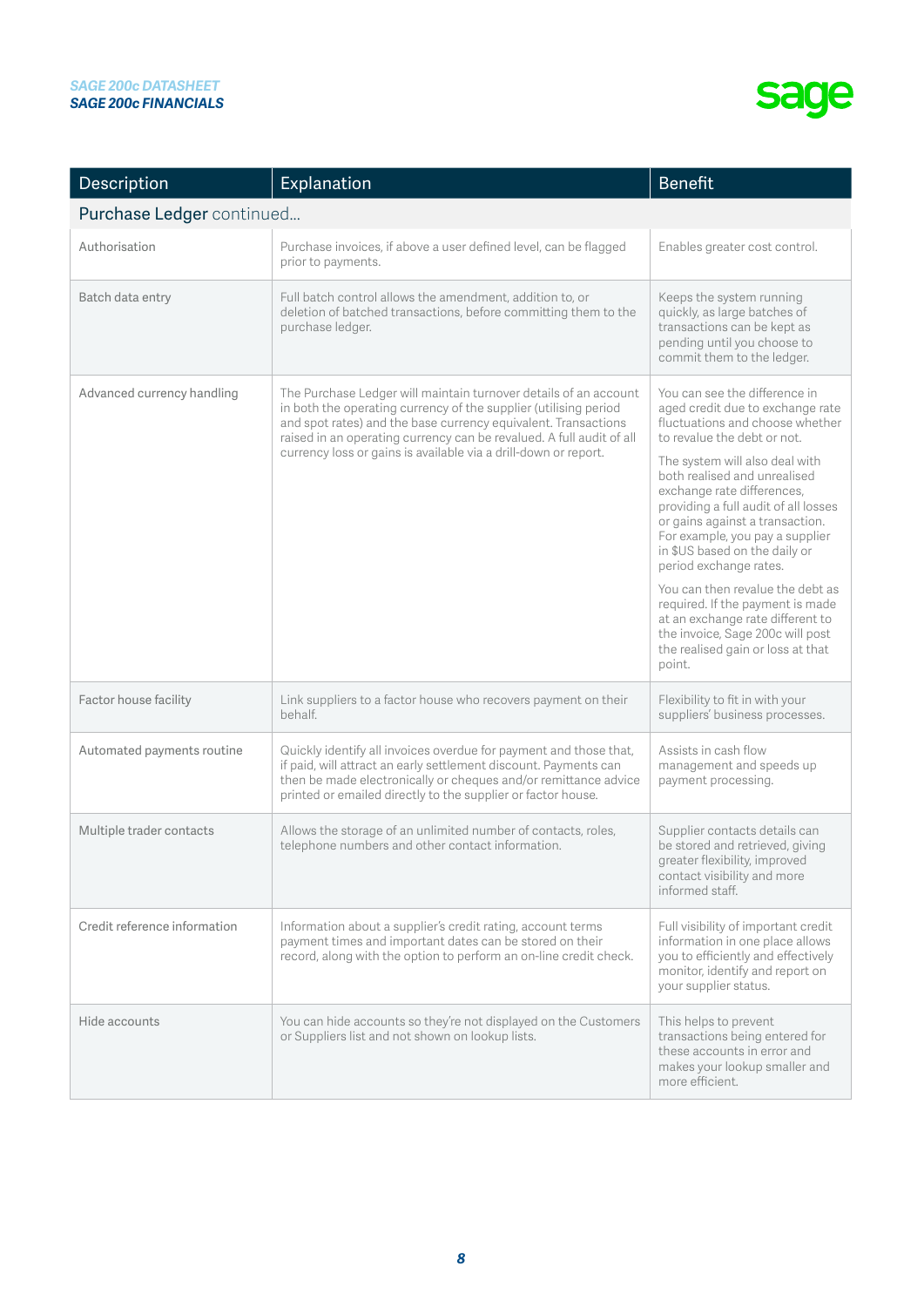| Description                                           | Explanation                                                                                                                                                                                                                                                                                                                                                                                                                                 | <b>Benefit</b>                                                                                                                                                                                                                                                                                                                                                                                                                                                                                                                                                                                                    |
|-------------------------------------------------------|---------------------------------------------------------------------------------------------------------------------------------------------------------------------------------------------------------------------------------------------------------------------------------------------------------------------------------------------------------------------------------------------------------------------------------------------|-------------------------------------------------------------------------------------------------------------------------------------------------------------------------------------------------------------------------------------------------------------------------------------------------------------------------------------------------------------------------------------------------------------------------------------------------------------------------------------------------------------------------------------------------------------------------------------------------------------------|
| <b>Sales Ledger</b>                                   |                                                                                                                                                                                                                                                                                                                                                                                                                                             |                                                                                                                                                                                                                                                                                                                                                                                                                                                                                                                                                                                                                   |
| Improved imports: import email<br>and website address | The existing import routines have been extended to allow the<br>import of email address and website address for preferred<br>contact for customer/supplier accounts                                                                                                                                                                                                                                                                         | Removes some of the limitations<br>of the customer\supplier<br>account import routines by<br>enhancing the type of data that<br>can be imported.                                                                                                                                                                                                                                                                                                                                                                                                                                                                  |
| Triangulated goods on the EC<br>Sales List (ESL).     | A check box 'Triangulated' exists in the Sales Ledger and Sales<br>Order entry forms. This is disabled until a customer is selected<br>with a country code belonging to the EU and which is different<br>from the base company's country code. By flagging the box,<br>EU Triangulation will be applied to the transaction. In addition,<br>un-posted sales ledger transaction batches have also been<br>extended to include the indicator. | Enables support for reporting<br>triangulated goods on the EC<br>Sales List. Building upon the<br>manual functionality available<br>in Sage 50, ensuring that Sage<br>50 functionality is not only<br>maintained but improved for<br>those customers upgrading from<br>Sage 50.                                                                                                                                                                                                                                                                                                                                   |
| User defined analysis codes                           | Each customer can be categorised using up to 20 analysis codes.                                                                                                                                                                                                                                                                                                                                                                             | Detailed analysis can be<br>produced using the user defined<br>analysis codes. The codes can<br>be linked to the sales ledger, and<br>a list of valid values provided,<br>to ensure accuracy of the data<br>captured. Detailed reports are<br>produced from the sales ledger<br>using a number of analysis<br>codes; for example, region, sales<br>rep, industry type, customer<br>rating, account manager, partner<br>etc.                                                                                                                                                                                       |
| Advanced currency handling                            | The sales ledger will maintain turnover details of an account in<br>both the operating currency of the customer (utilising period and<br>spot rates) and the base currency equivalent. Transactions raised<br>in the operating currency against an account can be revalued<br>and a full audit of all currency loss or gains is available to you via<br>a drill-down or report.                                                             | You can see the difference in<br>aged debt due to exchange rate<br>fluctuations and choose whether<br>to revalue the debt or not. The<br>system will also deal with both<br>realised and unrealised exchange<br>rate differences, providing a<br>full audit of all losses or gains<br>against a transaction. For<br>example, a customer pays you in<br>\$US. Based on the daily or period<br>exchange rates you can revalue<br>the debt at a time that suits you.<br>If the payment is received at a<br>different exchange rate to the<br>invoice Sage 200c will post the<br>realised gain or loss at that point. |
| Credit reference information                          | Customer credit rating, account terms, payment terms can<br>be stored directly against the customer record. Furthermore<br>the credit control options also record key credit control dates,<br>provide the ability to on-line credit check and automatically<br>calculate your customers average time to pay.                                                                                                                               | Full visibility of important credit<br>information in one place allows<br>you to efficiently and effectively<br>monitor, identify and report on<br>your customer status.                                                                                                                                                                                                                                                                                                                                                                                                                                          |
| Trading periods                                       | The sales ledger can utilise trading periods which can match<br>the accounting period structure or have your own date range<br>structure.                                                                                                                                                                                                                                                                                                   | Provides flexibility as the sales<br>ledger can be configured to<br>match the accounting period<br>structure or to support a<br>different structure, for example<br>daily, weekly, fortnightly, monthly<br>or a mixture.                                                                                                                                                                                                                                                                                                                                                                                          |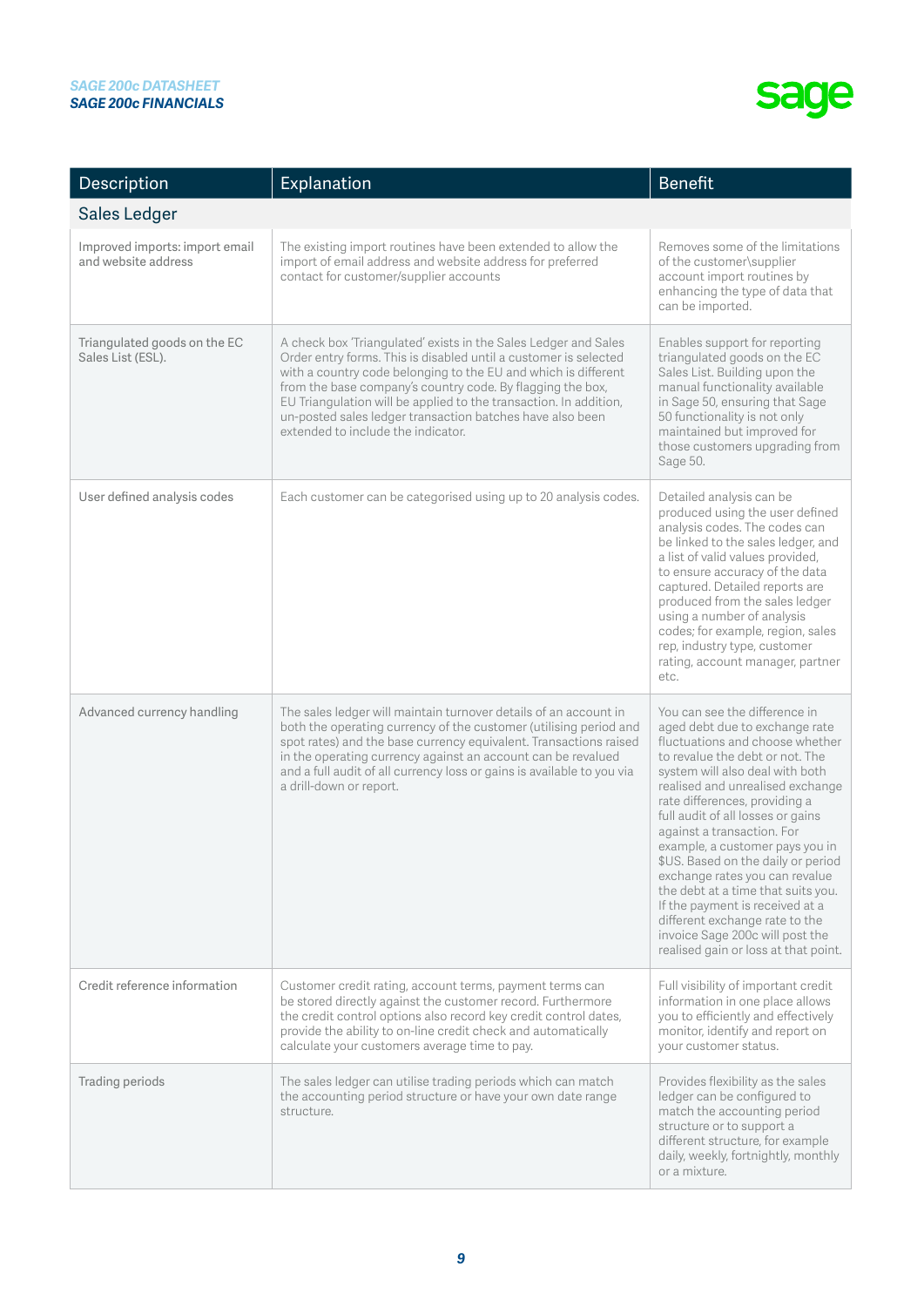| Description                                                 | Explanation                                                                                                                                                                                                                                                                                                     | <b>Benefit</b>                                                                                                                                                                                                                        |
|-------------------------------------------------------------|-----------------------------------------------------------------------------------------------------------------------------------------------------------------------------------------------------------------------------------------------------------------------------------------------------------------|---------------------------------------------------------------------------------------------------------------------------------------------------------------------------------------------------------------------------------------|
| Sales Ledger continued                                      |                                                                                                                                                                                                                                                                                                                 |                                                                                                                                                                                                                                       |
| Multiple trader contacts                                    | Allows the storage of an unlimited number of contacts, roles,<br>telephone numbers and other contact information.                                                                                                                                                                                               | More customer contacts details<br>can be stored and retrieved<br>giving greater flexibility,<br>improved contact visibility and<br>more informed staff.                                                                               |
| Graphical analysis and<br>presentation of sales ledger data | Bar charts and line graphs can be used to show turnover and<br>aged balances. You can also attach graphs or other files, such as<br>word documents, to customer accounts.                                                                                                                                       | Quickly see how figures compare<br>with previous years.                                                                                                                                                                               |
| Head Office statement facility                              | You can specify whether statements should be copied, or sent<br>exclusively, to a customer's head office.                                                                                                                                                                                                       | Flexibility to fit in with your<br>business processes.                                                                                                                                                                                |
| Transaction 'drill down' facility                           | Analyse customer transaction details including nominal,<br>payment and tax analysis as well as any transaction under query<br>(e.g. details of invoice items, payments made and any user notes<br>recorded).                                                                                                    | Saves you valuable time as you<br>can drill to transactional level<br>from one screen.                                                                                                                                                |
| Account and transactional drill<br>around facility          | View the status and details of any invoice or sales order from with<br>the customer record or transaction enquiry. This option supports<br>drill-down to individual line detail, including allocation, dispatch<br>and invoice status. You can also re-print a document such as an<br>invoice or dispatch note. | Improved flexibility and<br>efficiency.                                                                                                                                                                                               |
| Free text credit note                                       | Customers can create and print free text credit notes within the<br>sales ledger.                                                                                                                                                                                                                               | Improved UI and customer<br>experience with the introduction<br>of new and enhanced<br>functionality. Enables customers<br>to reduce the turnover for the<br>relevant customer's account.<br>Increased flexibility and<br>efficiency. |
| Integrated credit management<br>features                    | Enables you to produce debtors letters, statements, provisions<br>for doubtful payers and bad debts, and the ability to place<br>customer accounts on hold.                                                                                                                                                     | Manage and automate your<br>credit control processes to<br>improve bad debt and improve<br>cash flow.                                                                                                                                 |
| Batch data entry                                            | Amend, add to or delete entries of batches of transactions.<br>before finally committing them to the sales ledger.                                                                                                                                                                                              | Keeps the system running<br>quickly, as large batches of<br>transactions can be kept as<br>pending until you choose to<br>commit them to the ledger.                                                                                  |
| Hide accounts                                               | You can hide accounts so they're not displayed on the Customers<br>or Suppliers list and not shown on lookup lists.                                                                                                                                                                                             | This helps to prevent<br>transactions being entered for<br>these accounts in error and<br>makes your lookup smaller and<br>more efficient.                                                                                            |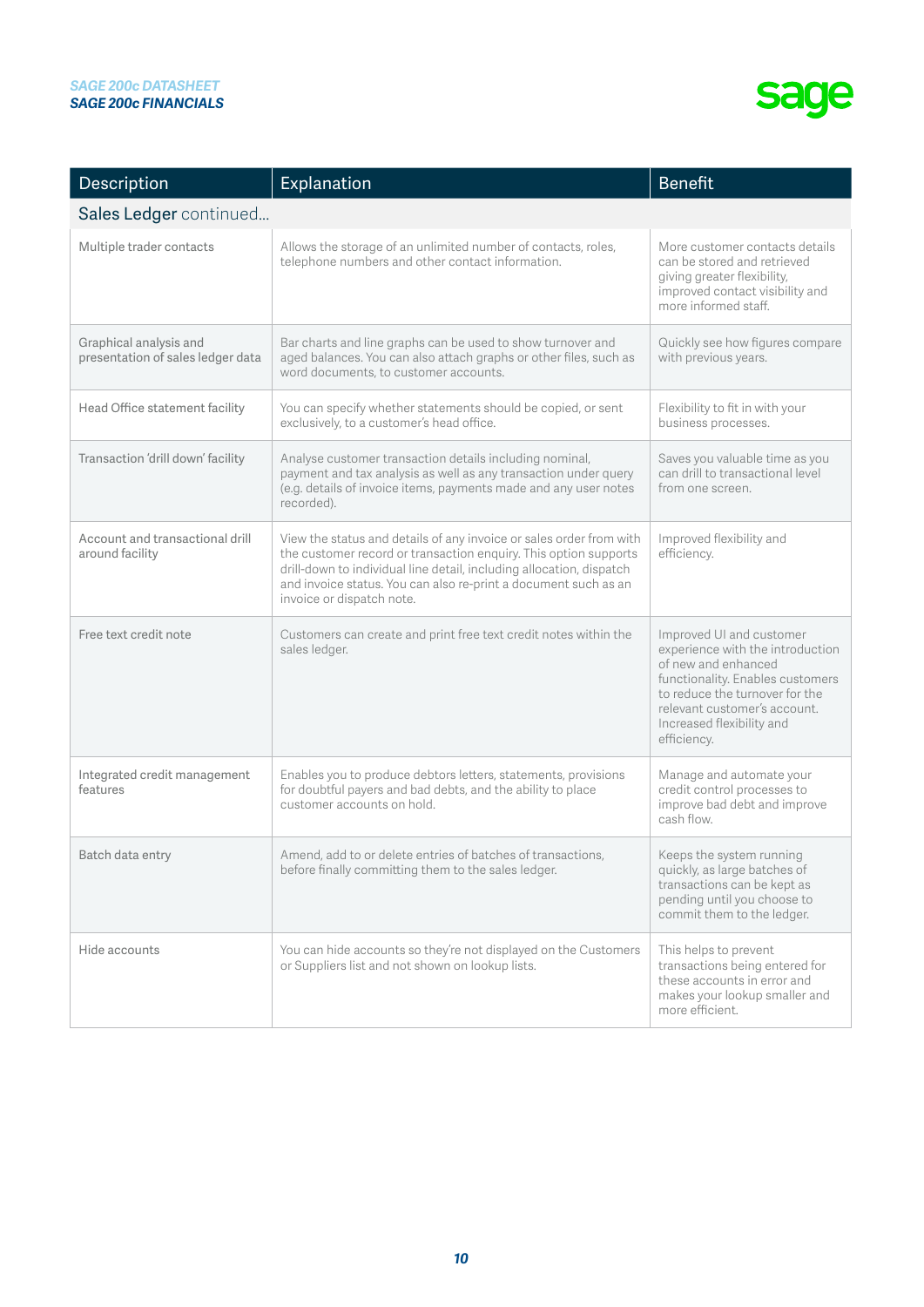| Description   | Explanation                                                                                                                                                                                                                                                                                                                                             | <b>Benefit</b>                                                                                               |
|---------------|---------------------------------------------------------------------------------------------------------------------------------------------------------------------------------------------------------------------------------------------------------------------------------------------------------------------------------------------------------|--------------------------------------------------------------------------------------------------------------|
| Payments      |                                                                                                                                                                                                                                                                                                                                                         |                                                                                                              |
| Sage Pay      | Pay Now is a button that you can add to your invoices,<br>statements and chase letters. When your customer receives your<br>invoice or statement, they can pay you straight away by clicking<br>this button.                                                                                                                                            | This enables your customers<br>to pay you directly on receiving<br>an invoice, statement or chase<br>letter. |
| Sage Payments | Sage Payments is an easy and secure way to pay your suppliers<br>or HMRC (for VAT) directly from Sage 200c. A Sage Payments<br>account is a secure virtual wallet (also known as an e-wallet).<br>You add funds to your Sage Payments account, which has an<br>e-money balance, and then use this to make approved payments<br>directly from Sage 200c. | You can pay your suppliers or<br>HMRC (for VAT) directly from<br>Sage 200c.                                  |

| Description   | Explanation                                                                                                                                                                                                                                                                                                                                                                                                                                                                                                                                                                                                                                                                                                                                                                                                                                                                                                                                                                   | <b>Benefit</b>                                                                                                                                                                                                                                                                                                                                                                                                                                                                                                                                                                     |
|---------------|-------------------------------------------------------------------------------------------------------------------------------------------------------------------------------------------------------------------------------------------------------------------------------------------------------------------------------------------------------------------------------------------------------------------------------------------------------------------------------------------------------------------------------------------------------------------------------------------------------------------------------------------------------------------------------------------------------------------------------------------------------------------------------------------------------------------------------------------------------------------------------------------------------------------------------------------------------------------------------|------------------------------------------------------------------------------------------------------------------------------------------------------------------------------------------------------------------------------------------------------------------------------------------------------------------------------------------------------------------------------------------------------------------------------------------------------------------------------------------------------------------------------------------------------------------------------------|
| General       |                                                                                                                                                                                                                                                                                                                                                                                                                                                                                                                                                                                                                                                                                                                                                                                                                                                                                                                                                                               |                                                                                                                                                                                                                                                                                                                                                                                                                                                                                                                                                                                    |
| Workspaces    | Workspaces are general purpose screens which contain all the<br>information currently available through the main enquiry screens<br>in the application. The majority* of enguiry screens have adopted<br>the workspace UI, with a range of new workspaces which are web<br>enabled and are available both through the desktop and through<br>the web client. Workspaces can be accessed via the web client<br>regardless of how the customer has deployed the solution. You<br>have a choice of desktop list or workspace view. Workspaces are<br>grouped by module and categorised by actions and reports.<br>A conversion tool is available to allow the migration of bespoke<br>workspaces from older versions.<br>*Project Accounting enquiry screens remain as is                                                                                                                                                                                                        | Data and actions which have<br>traditionally been available via<br>the menu and list view are now<br>available and actionable via a<br>single screen. Tailored to the<br>user's role. All workspaces are<br>easily configured by the user to<br>meet their individual needs. In<br>addition, workspaces can easily<br>be customised and extended via<br>the workspace designer.<br>Anytime, anywhere read<br>access to all workspaces using<br>supported PCs\ laptops and<br>devices running a supported web<br>browser - please see full system<br>requirements for more details. |
| Desktop lists | Desktop lists available within Sage 200c with toolbars which<br>dynamically re-size to ensure all options are visible. Customers<br>can make filters 'public' within their organisation, so they can be<br>shared with other Sage 200c users. Filters are stored within the<br>database which means they are retained throughout an upgrade.<br>Free text search allows customers to search across all visible<br>columns within a desktop list and totals row for lists enables<br>customers to select individual rows on screen and view totals of<br>any numeric columns at the bottom of the screen.<br>Choose from a scrollable view, meaning you can use a more<br>traditional scroll bar. When in this mode, the application will<br>return the first 1000 rows of data.<br>Where applicable, analysis codes can be added to desktop lists<br>via the column picker and you can customise them. For example,<br>customers can now combine Google maps, charts, graphs. | This delivers enhanced<br>performance and makes it easy<br>to use. Upgrade safe filters<br>prevent customers' desktop<br>filters being lost following an<br>upgrade.<br>It provides consistency of<br>available fields within column<br>picker and flexibility to create<br>bespoke desktop lists.                                                                                                                                                                                                                                                                                 |